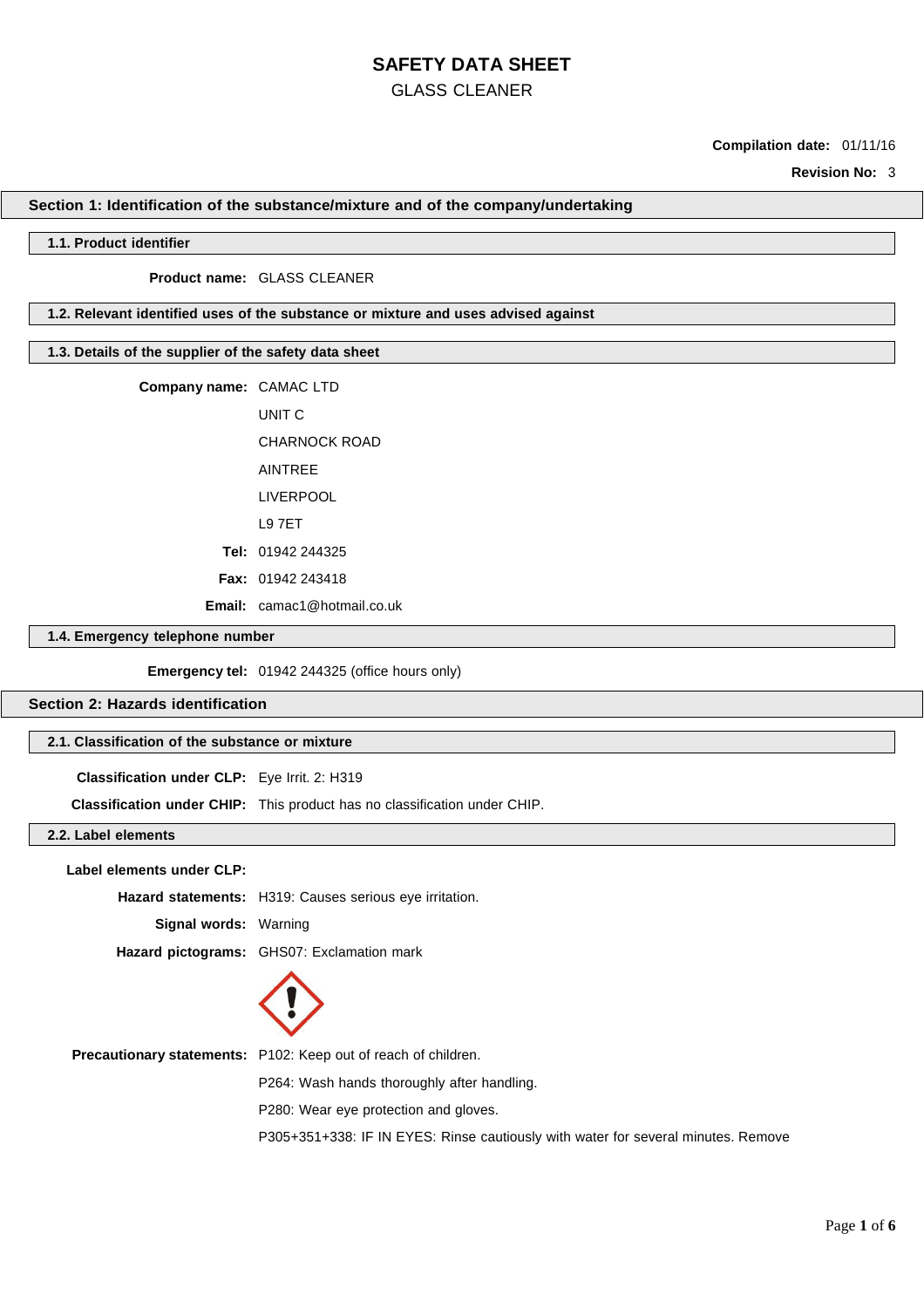### GLASS CLEANER

contact lenses, if present and easy to do. Continue rinsing.

#### P337+313: If eye irritation persists: Get medical advice.

### **2.3. Other hazards**

**PBT:** This product is not identified as a PBT substance.

### **Section 3: Composition/information on ingredients**

### **3.2. Mixtures**

#### **Hazardous ingredients:**

PROPAN-2-OL

| <b>EINECS</b>   | CAS     | <b>CLP Classification</b>               | Percent    |
|-----------------|---------|-----------------------------------------|------------|
| 200-661-7       | 67-63-0 | Flam. Lig. 2: H225; Eye Irrit. 2: H319; | $10 - 20%$ |
| 2-BUTOXYETHANOL |         | STOT SE 3: H336                         |            |

| 203-905-0 | 111-76-2 | Acute Tox. 4: H332; Acute Tox. 4: H312; | 1-10% |
|-----------|----------|-----------------------------------------|-------|
|           |          | Acute Tox. 4: H302; Eye Irrit. 2: H319; |       |
|           |          | <b>Skin Irrit. 2: H315</b>              |       |

### **Section 4: First aid measures**

### **4.1. Description of first aid measures**

**Skin contact:** Wash immediately with plenty of soap and water.

**Eye contact:** Bathe the eye with running water for 15 minutes.

**Ingestion:** Wash out mouth with water.

**Inhalation:** Consult a doctor.

### **4.2. Most important symptoms and effects, both acute and delayed**

**Skin contact:** There may be mild irritation at the site of contact.

**Eye contact:** There may be irritation and redness.

**Ingestion:** There may be irritation of the throat.

**Inhalation:** No symptoms.

#### **4.3. Indication of any immediate medical attention and special treatment needed**

### **Section 5: Fire-fighting measures**

#### **5.1. Extinguishing media**

**Extinguishing media:** Carbon dioxide. Use water spray to cool containers.

### **5.2. Special hazards arising from the substance or mixture**

**Exposure hazards:** In combustion emits toxic fumes.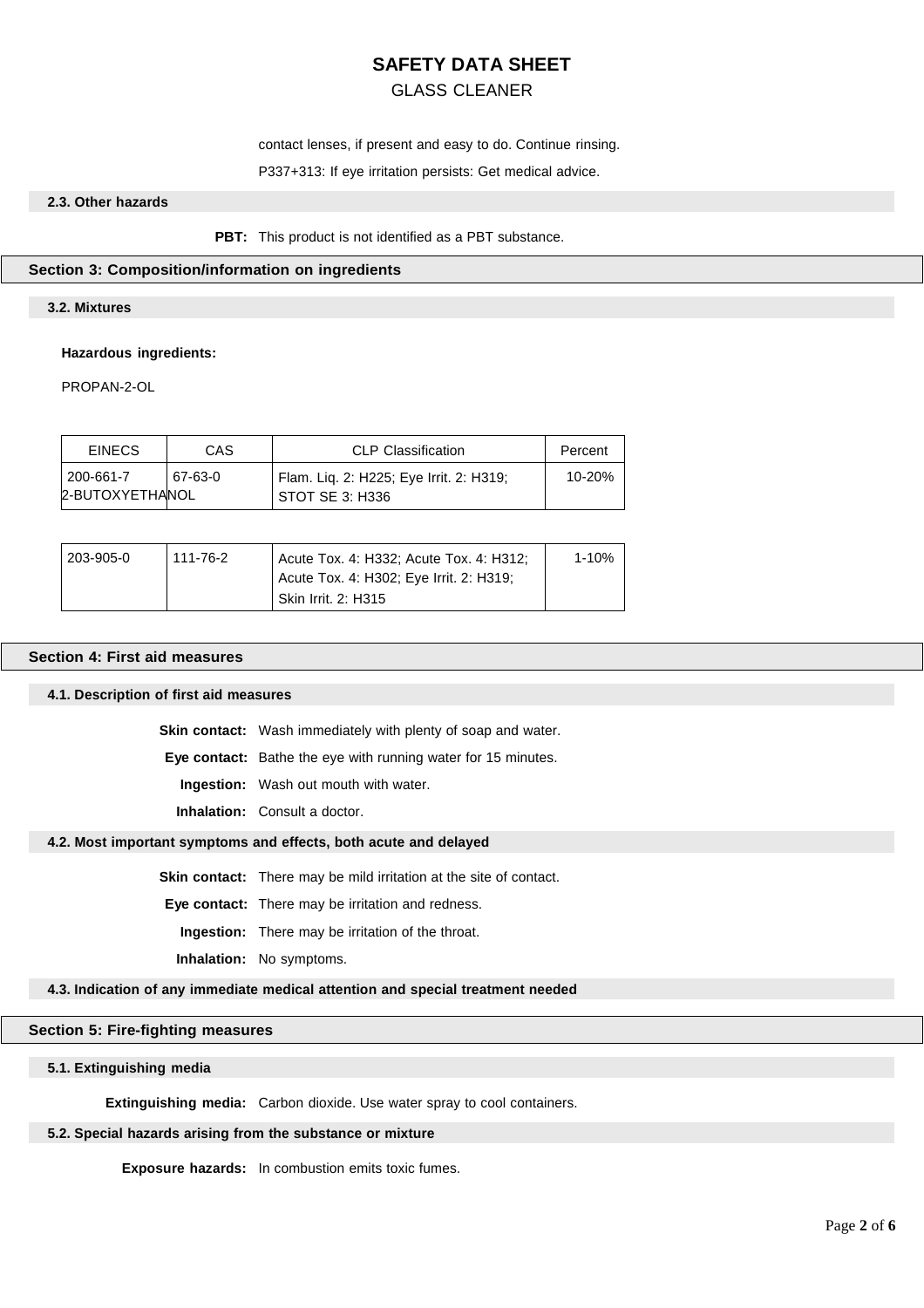### GLASS CLEANER

### **5.3. Advice for fire-fighters**

**Advice for fire-fighters:** Wear self-contained breathing apparatus. Wear protective clothing to prevent contact with skin and eyes.

#### **Section 6: Accidental release measures**

#### **6.1. Personal precautions, protective equipment and emergency procedures**

**Personal precautions:** Refer to section 8 of SDS for personal protection details. Turn leaking containers leakside up to prevent the escape of liquid.

### **6.2. Environmental precautions**

**Environmental precautions:** Do not discharge into drains or rivers. Contain the spillage using bunding.

### **6.3. Methods and material for containment and cleaning up**

**Clean-up procedures:** Absorb into dry earth or sand. Transfer to a closable, labelled salvage container for disposal by an appropriate method.

### **6.4. Reference to other sections**

### **Section 7: Handling and storage**

### **7.1. Precautions for safe handling**

**Handling requirements:** Ensure there is sufficient ventilation of the area.

### **7.2. Conditions for safe storage, including any incompatibilities**

| <b>Storage conditions:</b> Store in cool, well ventilated area. Keep container tightly closed. Store in original |  |  |  |
|------------------------------------------------------------------------------------------------------------------|--|--|--|
| containers between +5 and +25 °C. Storage outside these paramaters will dramatically                             |  |  |  |
| reduce shelf life and invalidates all product warrenties.                                                        |  |  |  |
| <b>Suitable packaging:</b> Must only be kept in original packaging.                                              |  |  |  |

**7.3. Specific end use(s)**

### **Section 8: Exposure controls/personal protection**

### **8.1. Control parameters**

**Hazardous ingredients:**

#### **PROPAN-2-OL**

### **Workplace** exposure limits: **Respirable** dust

| <b>State</b>    | 8 hour TWA | 15 min. STEL  | 8 hour TWA | 15 min. STEL |  |  |
|-----------------|------------|---------------|------------|--------------|--|--|
| UK              | 999 mg/m3  | 1250 mg/m $3$ |            |              |  |  |
| 2-BUTOXYETHANOL |            |               |            |              |  |  |
| UK              | 25 ppm     | 50 ppm        |            |              |  |  |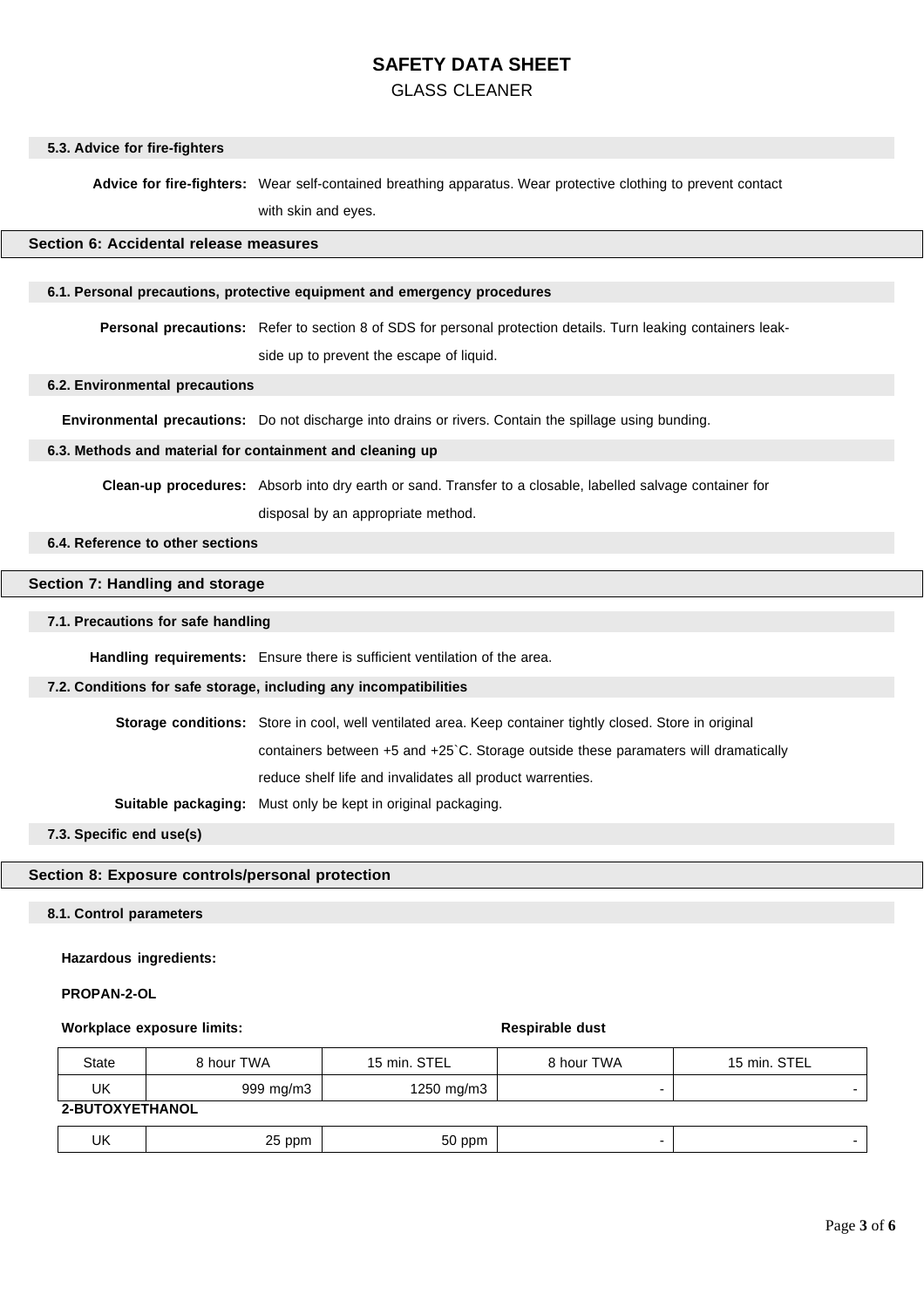### GLASS CLEANER

### **8.1. DNEL/PNEC Values**

**DNEL / PNEC** No data available.

#### **8.2. Exposure controls**

**Respiratory protection:** Respiratory protection not required. **Hand protection:** Protective gloves. **Eye protection:** Safety glasses. Ensure eye bath is to hand.

**Skin protection:** Protective clothing.

### **Section 9: Physical and chemical properties**

### **9.1. Information on basic physical and chemical properties**

**State:** Liquid

**Colour:** Blue

**Odour:** Sweet-smelling

**Evaporation rate:** Moderate

**Solubility in water:** Miscible

**Viscosity:** Non-viscous

**Flash point °C:** >65

 **Relative density:** 0.98

**pH**: 7.5

**Boiling Point °C:** 89- 100 760mmHg

### **9.2. Other information**

**Other information:** No data available.

### **Section 10: Stability and reactivity**

### **10.1. Reactivity**

#### **10.2. Chemical stability**

**Chemical stability:** Stable under normal conditions.

### **10.3. Possibility of hazardous reactions**

#### **10.4. Conditions to avoid**

**Conditions to avoid:** Heat.

### **10.5. Incompatible materials**

**Materials to avoid:** Strong oxidising agents. Strong acids.

#### **10.6. Hazardous decomposition products**

**Haz. decomp. products:** In combustion emits toxic fumes.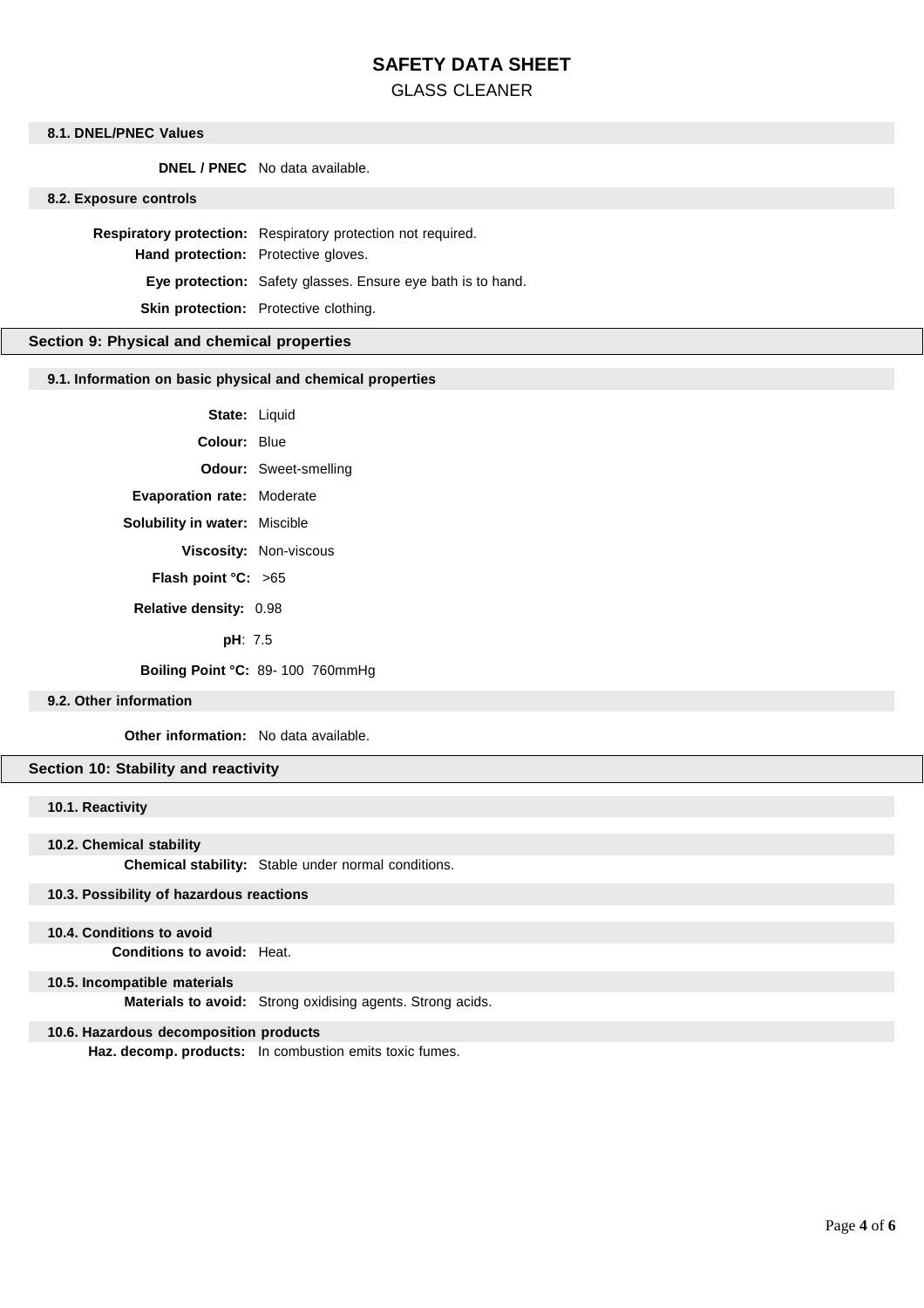## GLASS CLEANER

### **Section 11: Toxicological information**

### **11.1. Information on toxicological effects**

### **Hazardous ingredients:**

### **PROPAN-2-OL**

| <b>IVN</b> | <b>DAT</b><br>RA I<br>. | LD50       | 1088 | mg/kg |
|------------|-------------------------|------------|------|-------|
| ORL        | MUS                     | LD50<br>__ | 3600 | mg/kg |

| ORL | <b>RAT</b> | LD50<br>___ | 5045 | mg/kg |
|-----|------------|-------------|------|-------|
| SCU | <b>MUS</b> | <b>LDLO</b> | ີ    | gm/kg |

### **2-BUTOXYETHANOL**

| <b>IVN</b> | <b>RAT</b> | LD50 | 307  | mg/kg |
|------------|------------|------|------|-------|
| ORL        | <b>MUS</b> | LD50 | 1230 | mg/kg |
| ORL        | RAT        | LD50 | 470  | mg/kg |

**Toxicity values:** No data available.

#### **Symptoms / routes of exposure**

**Skin contact:** There may be mild irritation at the site of contact.

**Eye contact:** There may be irritation and redness.

**Ingestion:** There may be irritation of the throat.

**Inhalation:** No symptoms.

### **Section 12: Ecological information**

### **12.1. Toxicity**

**Ecotoxicity values:** No data available.

### **12.2. Persistence and degradability**

**Persistence and degradability:** No data available.

### **12.3. Bioaccumulative potential**

**Bioaccumulative potential:** No data available.

**12.4. Mobility in soil**

**Mobility:** Readily absorbed into soil.

### **12.5. Results of PBT and vPvB assessment**

**PBT identification:** This product is not identified as a PBT substance.

### **12.6. Other adverse effects**